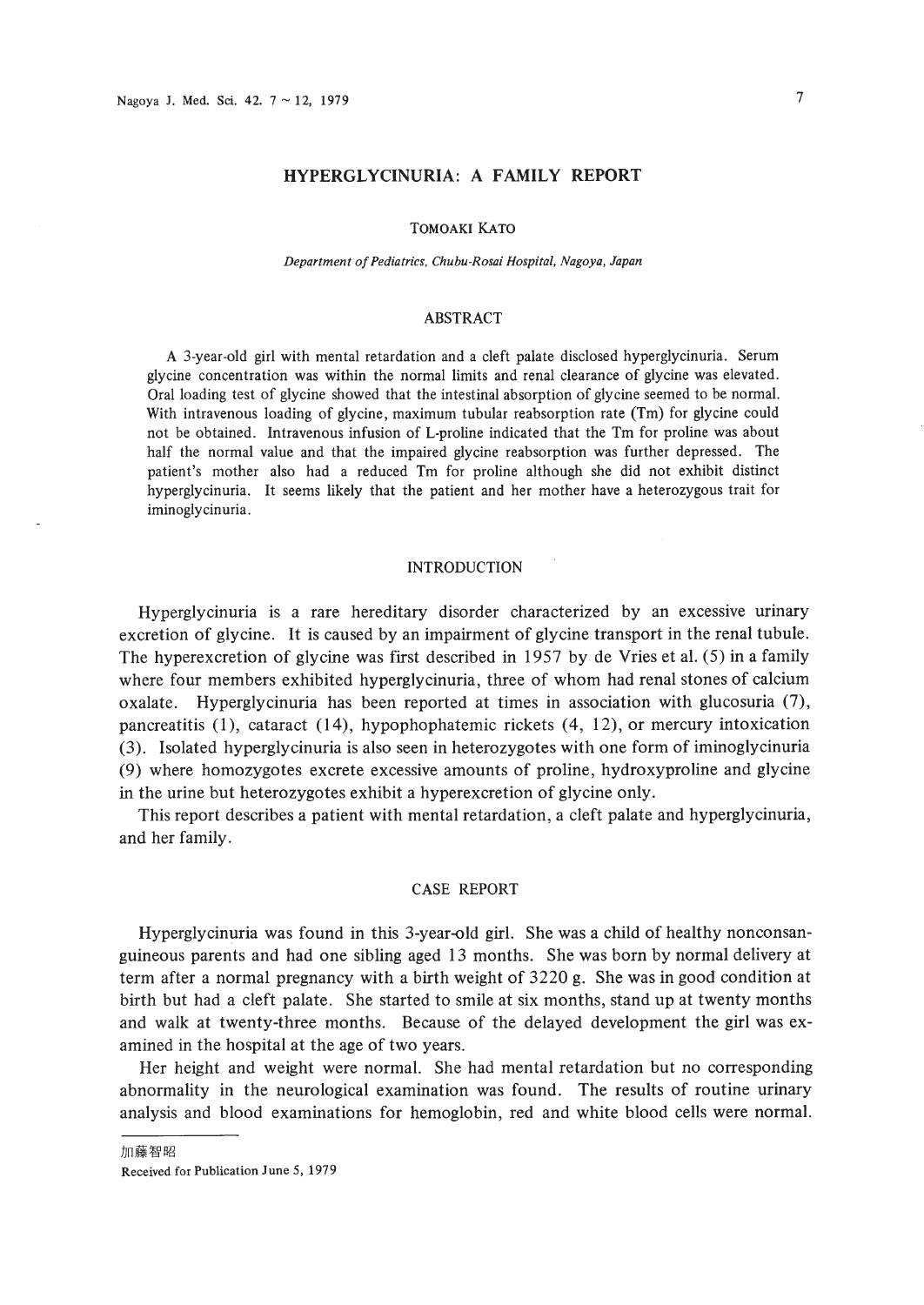# 8 T. KATO

The serum sodium was 139 mEq/1; potassium, 3.8 mEq/1; chloride, 101 mEq/1; calcium, 4.8 mEq/l and phosphorus, 4.3 mg/dl. The blood urea nitrogen was 12.0 mg/dl; creatinine, 0.7 mg/dl; S-GOT, 45 units; S-GPT, 25 units; LDH, 260 units and alkaline phosphatase, 14.4 units. Chromosomal analysis, bone radiographs and electroencephalogram had no abnormal findings.

### METHODS

Random urine samples were collected early in the morning before breakfast. Short-term amino acid clearance tests were carried out by a modification of the method of Scriver and Davies (11). Oral glycine loading tests were performed in the morning under fasting conditions. 200 mg glycine per kilogram of body weight was given orally in water. Blood samples were collected at  $0, 1, 2, 3$  and 4 hours after loading.

Intravenous loading tests of L-proline and glycine were performed in the morning after an overnight fast. Before and during the procedures, water was given orally to produce a diuresis exceeding 5 ml per minute. Following a 30-minute control clearance period, 120 to 150 mg per kilogram of I mol L-proline or glycine solution was infused intravenously within a period of three minutes. After infusion, urine specimens were collected during three consecutive clearance periods of 30 minutes. Blood samples were drawn at the midpoint of each clearance period. In each period, endogenous creatinine clearance was measured simultaneously to estimate the glomerular filtration rate.

Urine specimens were kept frozen until analyzed. Blood samples were drawn from the antecubital vein. Serum was separated immediately and deproteinized by adding 4% sulfosalicylic acid at a ratio of 1:3. The supernatant was stored at  $-20^{\circ}$ C. Amino acids in urine and serum were estimated by an automatic amino acid analyzer according to the method of Spackman et al. (15). Urinary and serum creatinine was measured by the method of Bonsnes and Taussky (2).

Control subjects who applied for the amino acid clearance and loading tests were seven healthy children (four males and three females) ranging in age from 6 to 13 years. Informed consent was obtained from the children's parents or guardians.

#### RESULTS

The patient excreted excessive amounts of glycine, and her mother and sister excreted a little increased glycine, but glycine excretion of her father was normal (Table 1). Fasting serum concentrations of glycine in the patient and her mother were within the normal range (Table 1). The patient had elevated renal clearance and impaired tubular reabsorption of glycine, but the mother had no elevation of glycine clearance (Table 2). Oral loading tests showed that intestinal absorption of glycine seemed to be normal in the patient (Fig. 1).

In both the patient and her mother the maximum tubular reabsorption rate (Tm) for proline, which was obtained by increasing the filtered load of proline with an intravenous infusion, was about half the normal value and glycine reabsorption was further depressed by proline infusion (Fig. 2). Tm for glycine could not be attained by the loading of glycine both in the girl and in the controls (Fig. 3).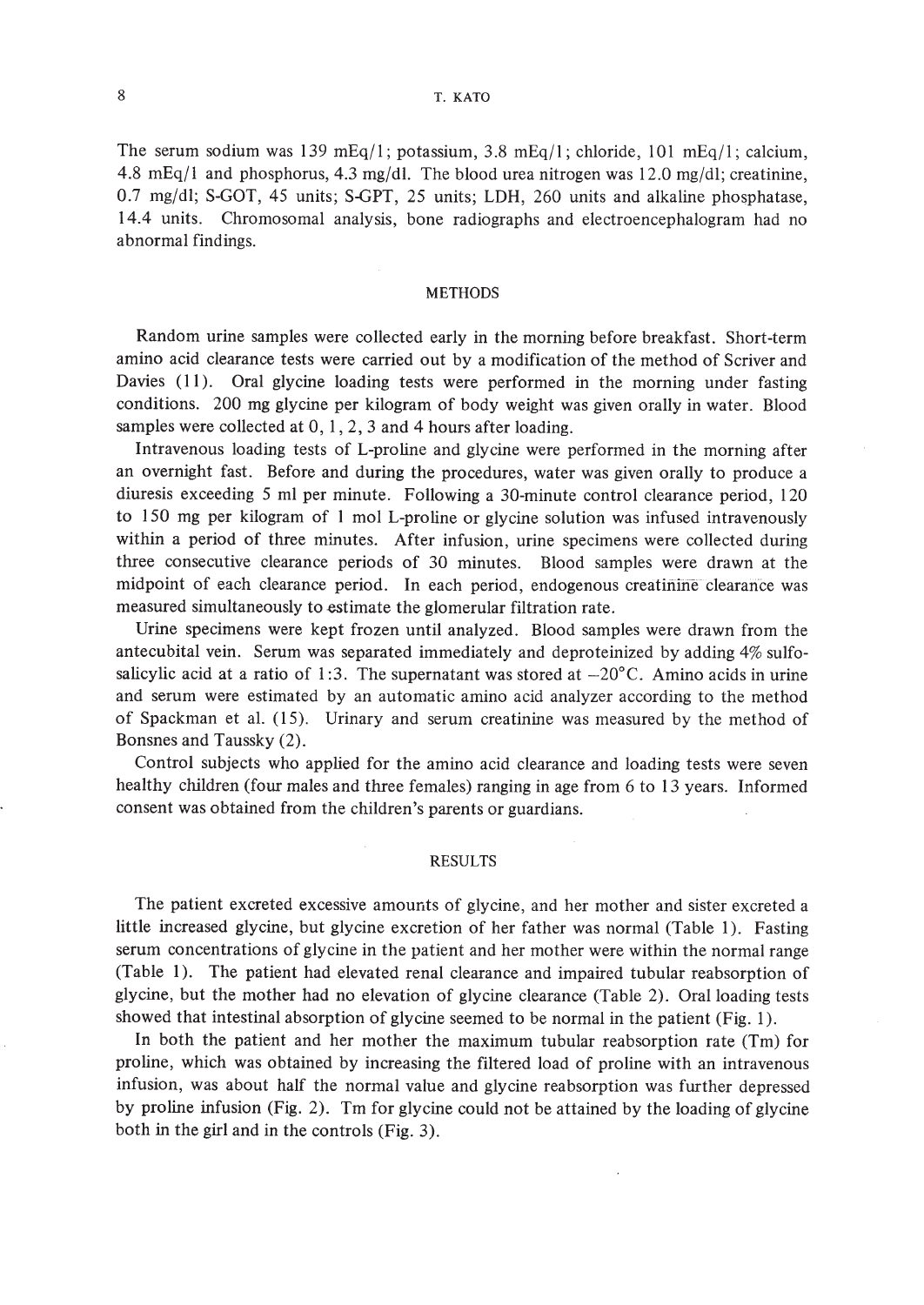| Subject | Age | Urinary concentration<br>$(mg/g)$ creatinine) | Serum concentration<br>(mg/dl) |
|---------|-----|-----------------------------------------------|--------------------------------|
| Patient | 3Y  | $674*$                                        | 1.46                           |
| Father  | 27Y | $76.3**$                                      |                                |
| Mother  | 25Y | $202**$                                       | 1.39                           |
| Sister  | 13M | $287**$                                       |                                |
| Normal  |     | $48.3 - 156#$                                 | $0.879 - 1.67$ ##              |
|         |     |                                               |                                |

Table 1. Urinary and serum concentration of glycine in the family members

\* Mean of five samples

\*\* Mean of three samples

# Range from ten normal subjects

##From Scriver and Davies (11)

| Table 2. Renal clearance and tubular reabsorption of glycine in |
|-----------------------------------------------------------------|
| patient and her mother.                                         |

| Subject | Renal clearance<br>(ml/min/1.73 m <sup>2</sup> ) | Tubular reabsorption<br>(%) |
|---------|--------------------------------------------------|-----------------------------|
| Patient | 24.1                                             | 72.8                        |
| Mother  | 7.32                                             | 91.7                        |
| Normal* | $1.2 - 8.6$                                      | 93-99                       |

\*From Scriver (9)



Fig. 1. Serum glycine concentration before and after oral ingestion of 200 mg of glycine per kilogram of body weight in patient **(e)** and three controls (0).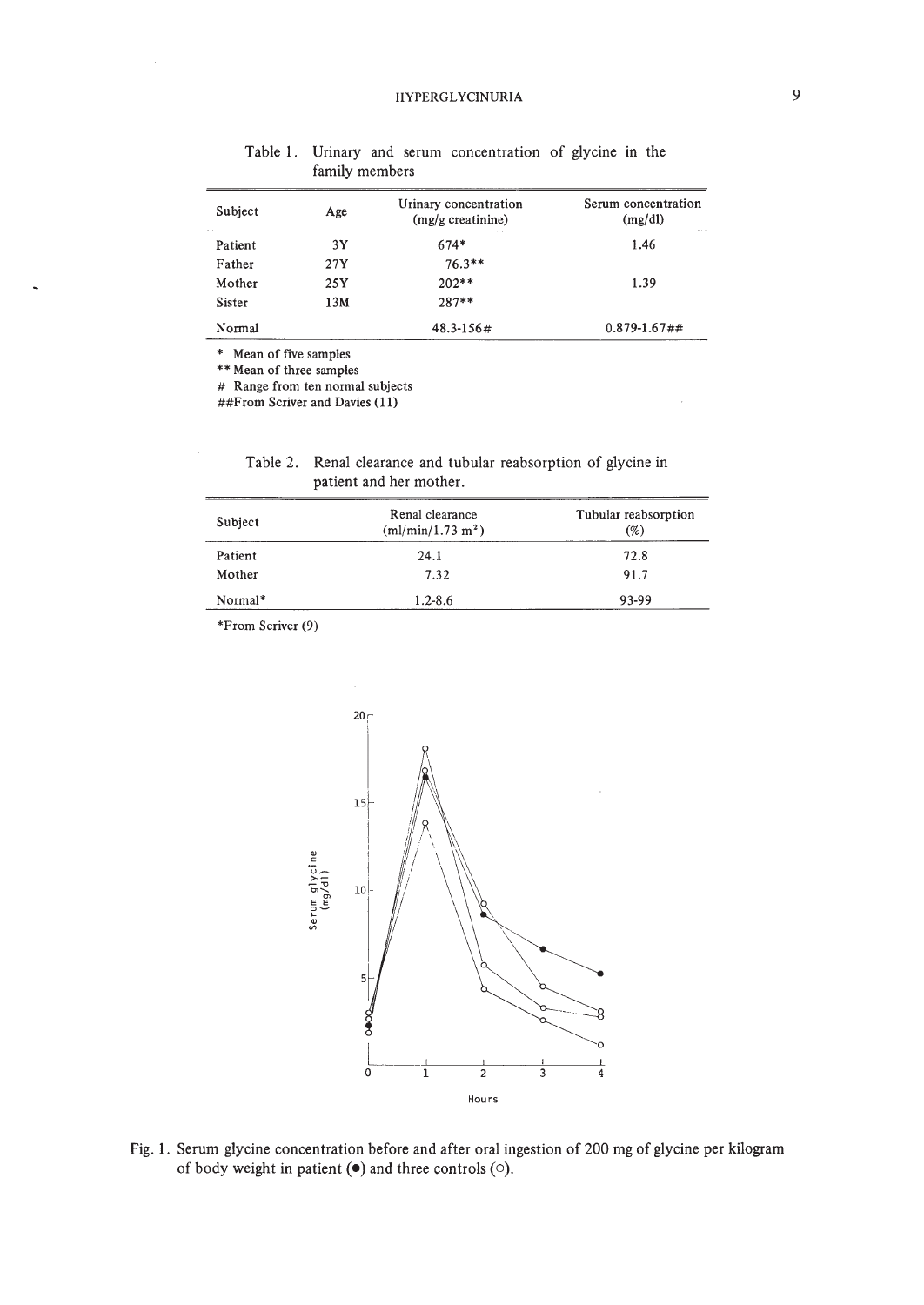

Fig. 2. Tubular reabsorption rate of proline (a) and percentage tubular reabsorption of glycine (b) before and after intravenous L-proline infusion in patient  $(•)$ , her mother  $(•)$  and three controls (0).



Fig. 3. Tubular reabsorption rate of glycine before and after intravenous glycine infusion in patient  $\bullet$  and two controls  $\circ$ .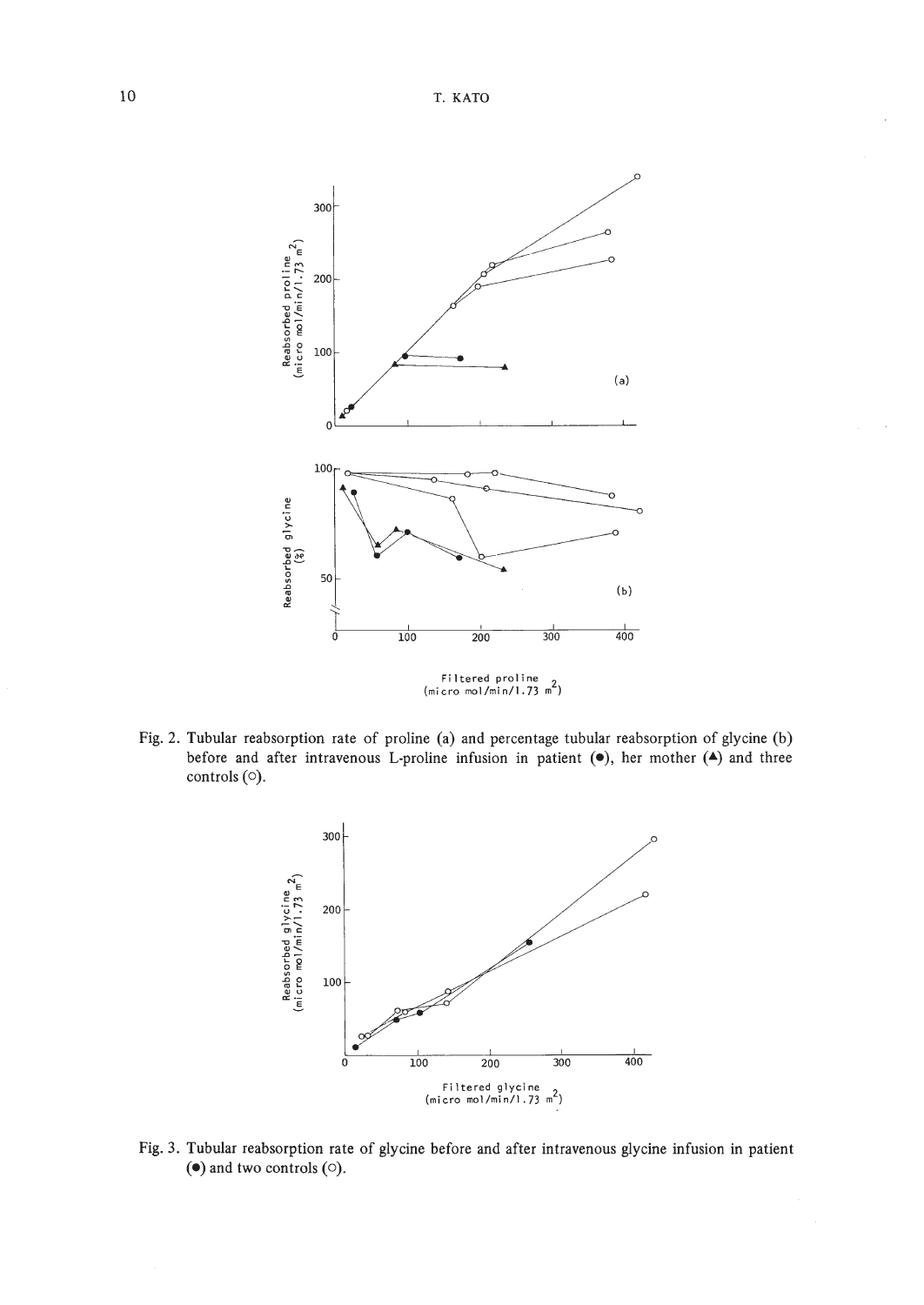#### HYPERGLYCINURIA

### DISCUSSION

This 3-year old girl with mental retardation and a cleft palate disclosed hyperglycinuria in the presence of normal blood levels of glycine, and elevated renal clearance of glycine, that indicates that she has an impairment of renal transport of glycine. But the transport defect appears to be limited to the kidney because intestinal absorption of glycine was not impaired. Other members of her family did not exhibit distinct hyperglycinuria. Her mother and sister excreted only a little increased glycine. However, the mother had a decreased Tm for proline which showed approximately half the normal value. Therefore, the parent as well as the patient is thought to have an impaired tubular transport of glycine and it may be possible that the sister also has a slight impairment of glycine transport. The patient, however, appears to have a more severe transport defect than the other two because she had more increased urinary excretion and renal clearance of glycine.

Hyperglycinuria is sometimes associated with several clinical disorders mentioned earlier. The present family does not appear to have any such disorders. This patient had delayed mental development and a cleft palate. Some patients with iminoglycinuria have mental retardation but others not, and iminoglycinuric heterozygotes who display hyperglycinuria have no mental disorder (9). Thus, the association between the retardation and hyperglycinuria in this patient is probably fortuitous.

Intravenous infusion of L-proline in the present patient and her mother revealed that they had a reduced Tm for proline and that their impaired tubular reabsorption of glycine was further depressed by the loading of proline. The renal handling bore a resemblance to that characterized by the heterozygous iminoglycinurics (10). Therefore, it seems very likely that these subjects have a heterozygous trait for iminoglycinuria. Intravenous loading of glycine indicated that Tm for glycine could not be obtained both in this patient and in the control subjects. The Tm for glycine in dogs has been shown to be about 20 mg/min (8), but Scriver et al. (13) indicated that a Tm for glycine in the human kidney could not be measured because of the toxicity of a large glycine infusion.

A particular type of hyperglycinuria has been described by Greene et al. (6) in a family where one patient showed a normal Tm for proline but there was marked splay in the proline titration curve. Moreover, no further depression of glycine reabsorption was shown by proline infusion in the patient. It was postulated that the family has a homozygous trait for an unusual type of iminoglycinuria. Whether other hyperglycinuric families have relation to iminoglycinuria or not remains obscure because proline infusion studies have not been done in these families and some of the families (1, 7,14) have combined some specific clinical conditions unrecognized in iminoglycinuria.

It is of interest that the present subjects showed irregular excretion patterns of glycine and that the patient's mother had a reduced Tm for proline although she did not exhibit distinct hyperglycinuria. This study suggests that hyperglycinuria can be a heterozygous trait for iminoglycinuria.